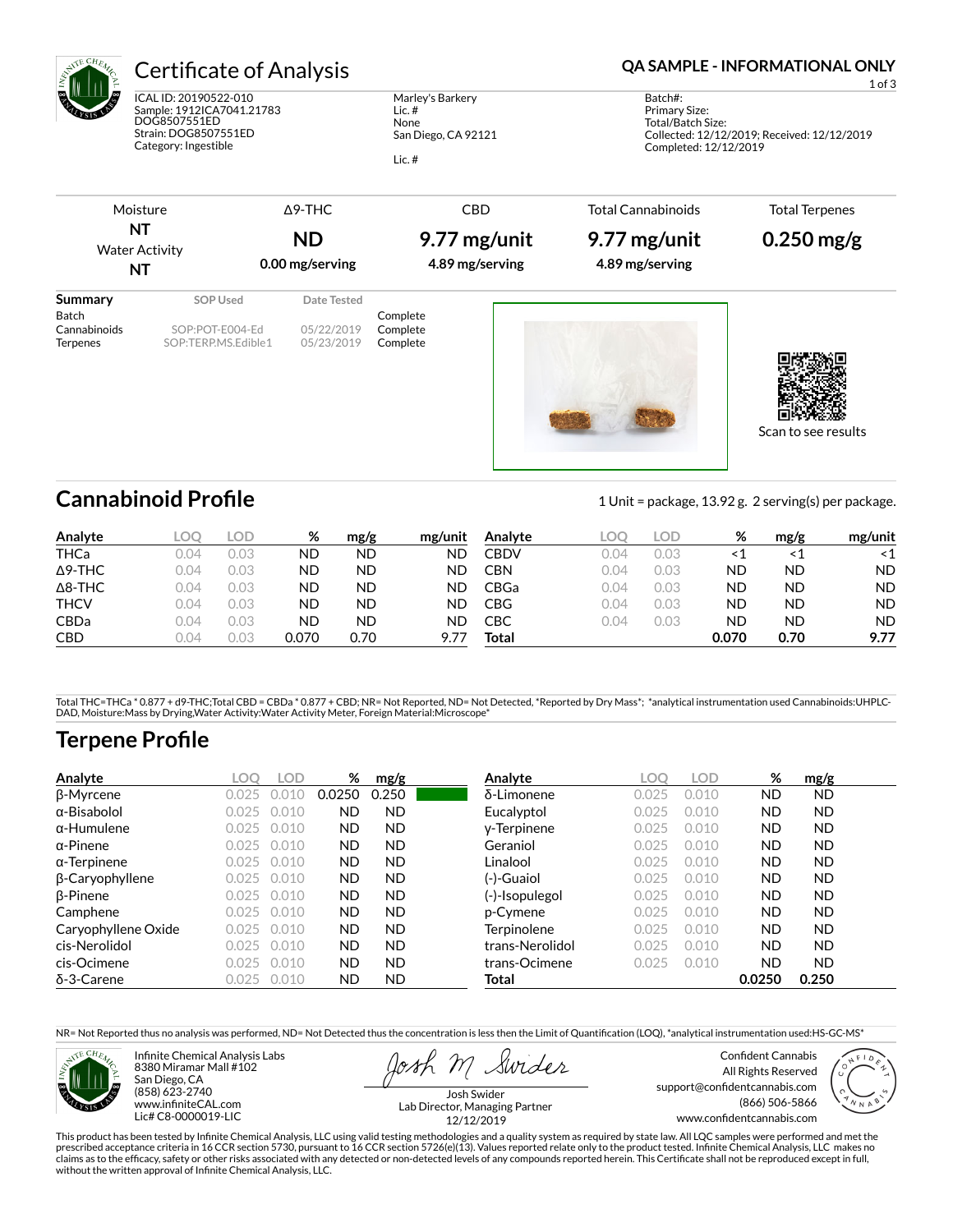

ICAL ID: 20190522-010 Sample: 1912ICA7041.21783 DOG8507551ED Strain: DOG8507551ED Category: Ingestible

Marley's Barkery Lic. # None San Diego, CA 92121 Lic. #

Certificate of Analysis **Certificate of Analysis QA SAMPLE - INFORMATIONAL ONLY** 

2 of 3

Batch#: Primary Size: Total/Batch Size: Collected: 12/12/2019; Received: 12/12/2019 Completed: 12/12/2019

# **Residual Solvent Analysis**

| Category 1 | OO. | LOD | .imit | Status | Category 2 | LOO | ח ה<br>w | .imit | Status | Category 2 | $\Omega$ | LOD. | Limit | Status |
|------------|-----|-----|-------|--------|------------|-----|----------|-------|--------|------------|----------|------|-------|--------|
|            |     |     |       |        |            |     |          |       |        |            |          |      |       |        |

NR= Not Reported thus no analysis was performed, ND= Not Detected thus the concentration is less then the Limit of Quantification (LOQ),\*analytical instrumentation used=HS-GC-MS\*

#### **Heavy Metal Screening**

| ∽<br>м<br>$-$<br>$\sim$ | $\sim$ $\sim$<br>w<br>$\sim$ | Limi | Status |
|-------------------------|------------------------------|------|--------|
|                         |                              |      |        |

NR= Not Reported thus no analysis was performed, ND= Not Detected thus the concentration is less then the Limit of Quantification (LOQ), \*analytical instrumentation used:ICP-MS\*

#### **Microbiological Screening**

| 'esult<br>rс | .us |
|--------------|-----|
|              |     |

ND=Not Detected; \*analytical instrumentation used:qPCR\*



Infinite Chemical Analysis Labs 8380 Miramar Mall #102 San Diego, CA (858) 623-2740 www.infiniteCAL.com Lic# C8-0000019-LIC

Josh M Swider

Confident Cannabis All Rights Reserved support@confidentcannabis.com (866) 506-5866 www.confidentcannabis.com



Josh Swider Lab Director, Managing Partner 12/12/2019

This product has been tested by Infinite Chemical Analysis, LLC using valid testing methodologies and a quality system as required by state law. All LQC samples were performed and met the prescribed acceptance criteria in 16 CCR section 5730, pursuant to 16 CCR section 5726(e)(13). Values reported relate only to the product tested. Infinite Chemical Analysis, LLC makes no<br>claims as to the efficacy, safety o without the written approval of Infinite Chemical Analysis, LLC.